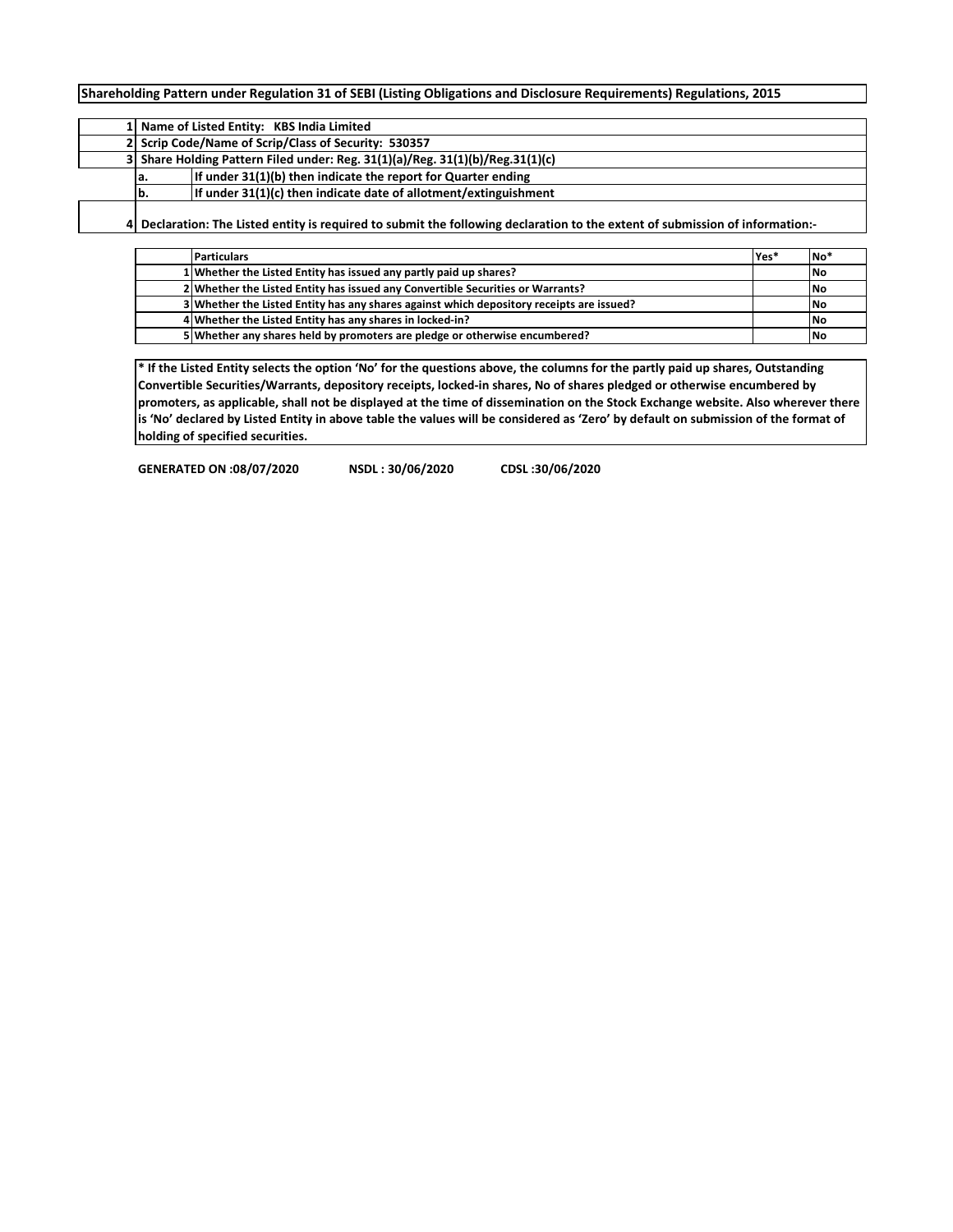|          | <b>KBS India Limited</b>                                    |               |                       |          |                  |                 |                          |                                                            |           |                    |           |                |                                |                              |                   |                         |                  |               |        |  |       |
|----------|-------------------------------------------------------------|---------------|-----------------------|----------|------------------|-----------------|--------------------------|------------------------------------------------------------|-----------|--------------------|-----------|----------------|--------------------------------|------------------------------|-------------------|-------------------------|------------------|---------------|--------|--|-------|
|          | Table I - Summary Statement holding of specified securities |               |                       |          |                  |                 |                          |                                                            |           |                    |           |                |                                |                              |                   |                         |                  |               |        |  |       |
|          |                                                             |               |                       |          |                  |                 |                          |                                                            |           |                    |           |                |                                |                              |                   |                         |                  |               |        |  |       |
| Category | <b>Category of shareholder</b>                              | <b>Number</b> | No. of fully          | No. of   | No. of           | Total nos.      |                          | Sharehol Number of Voting Rights held in each class No. of |           |                    |           |                |                                | Sharehol Number of Locked in |                   | <b>Number of Shares</b> | <b>Number of</b> |               |        |  |       |
|          |                                                             |               | paid up equity Partly |          | shares           | shares held     |                          | ding as a of securities                                    |           |                    |           | <b>Shares</b>  | ding, as a shares              |                              |                   | pledged or otherwise    | equity shares    |               |        |  |       |
|          |                                                             |               | sharehold shares held | paid-up  | underlyin        |                 | % of total               |                                                            |           |                    |           | Underlyin %    |                                |                              |                   | encumbered              |                  | held in       |        |  |       |
|          |                                                             | ers           |                       | equity   | ıg               |                 | no. of                   | No of Voting Rights<br>Total as a B                        |           |                    |           |                | assuming No. (a)               |                              | As a % of No. (a) |                         | As a % of        | dematerialise |        |  |       |
|          |                                                             |               |                       | shares   | <b>Depositor</b> |                 | shares                   | % of                                                       |           |                    |           | Outstandi full |                                |                              | total             |                         | total            | d form        |        |  |       |
|          |                                                             |               |                       | held     |                  |                 | (calculate               |                                                            |           |                    | $(A+B+C)$ | ng             | conversio                      |                              | <b>Shares</b>     |                         | <b>Shares</b>    |               |        |  |       |
|          |                                                             |               |                       |          | <b>Receipts</b>  |                 | d as per                 | Class eg:                                                  | Class eg: | Total              |           | convertib n of |                                |                              | held(b)           |                         | held(b)          |               |        |  |       |
|          |                                                             |               |                       |          |                  |                 | SCRR,                    |                                                            |           |                    |           |                | convertib                      |                              |                   |                         |                  |               |        |  |       |
|          |                                                             |               |                       |          |                  |                 | 1957)                    |                                                            |           |                    |           | securities le  |                                |                              |                   |                         |                  |               |        |  |       |
|          |                                                             |               |                       |          |                  |                 |                          |                                                            |           |                    |           |                | fincluding securities<br>(XI)= |                              |                   |                         |                  |               |        |  |       |
|          |                                                             |               |                       |          |                  | $(VII) =$       | (VIII)As a               |                                                            |           |                    |           |                | $(VII)+(X)$                    |                              |                   |                         |                  |               |        |  |       |
|          | (II)                                                        | (III)         | (IV)                  | (V)      | (VI)             | $(IV)+(V)+(VI)$ | % of                     |                                                            | (IX)      |                    |           |                |                                |                              | (X)               | As a % of               | (XII)            |               | (XIII) |  | (XIV) |
|          |                                                             |               |                       |          |                  |                 | $(A+B+C2)$               |                                                            |           |                    |           |                |                                |                              |                   |                         |                  |               |        |  |       |
| (A)      | <b>Promoter &amp; Promoter Group</b>                        |               | 3113128               | $\Omega$ |                  | 3113128         |                          | 36.5340 3113128                                            |           | 0 3113128          | 36.5340   |                | 36.5340                        | $\Omega$                     | 0.0000            | $\Omega$                | 0.0000           | 3113128       |        |  |       |
| (B)      | Public                                                      | 778           | 5408060               | $\Omega$ |                  | 5408060         |                          | 63.4660 5408060                                            |           | 0 5408060          | 63.4660   |                | 63.4660                        |                              | 0.0000 NA         |                         | <b>NA</b>        | 5265525       |        |  |       |
| (C)      | Non Promoter - Non Public                                   |               |                       |          |                  |                 |                          |                                                            |           |                    |           |                |                                |                              | 0.0000 NA         |                         | <b>NA</b>        |               |        |  |       |
| (C1)     | <b>Shares Underlying DRs</b>                                |               |                       | n        |                  |                 | 0.0000                   |                                                            | $\Omega$  |                    | 0.0000    |                | 0.0000                         |                              | 0.0000 NA         |                         | <b>NA</b>        | ΩI            |        |  |       |
|          |                                                             |               |                       |          |                  |                 |                          |                                                            |           |                    |           |                |                                |                              |                   |                         |                  |               |        |  |       |
| (C2)     | <b>Shares Held By Employee Trust</b>                        |               |                       | 0        |                  |                 | 0.0000                   |                                                            | $\Omega$  |                    | 0.0000    | $\Omega$       | 0.0000                         |                              | 0.0000 NA         |                         | <b>NA</b>        | ۵I            |        |  |       |
|          | <b>Total</b>                                                | 783           | 8521188               | 0        |                  |                 | 8521188 100.0000 8521188 |                                                            |           | 0 8521188 100.0000 |           |                | 0 100.0000                     |                              | 0.0000            |                         | 0.0000           | 8378653       |        |  |       |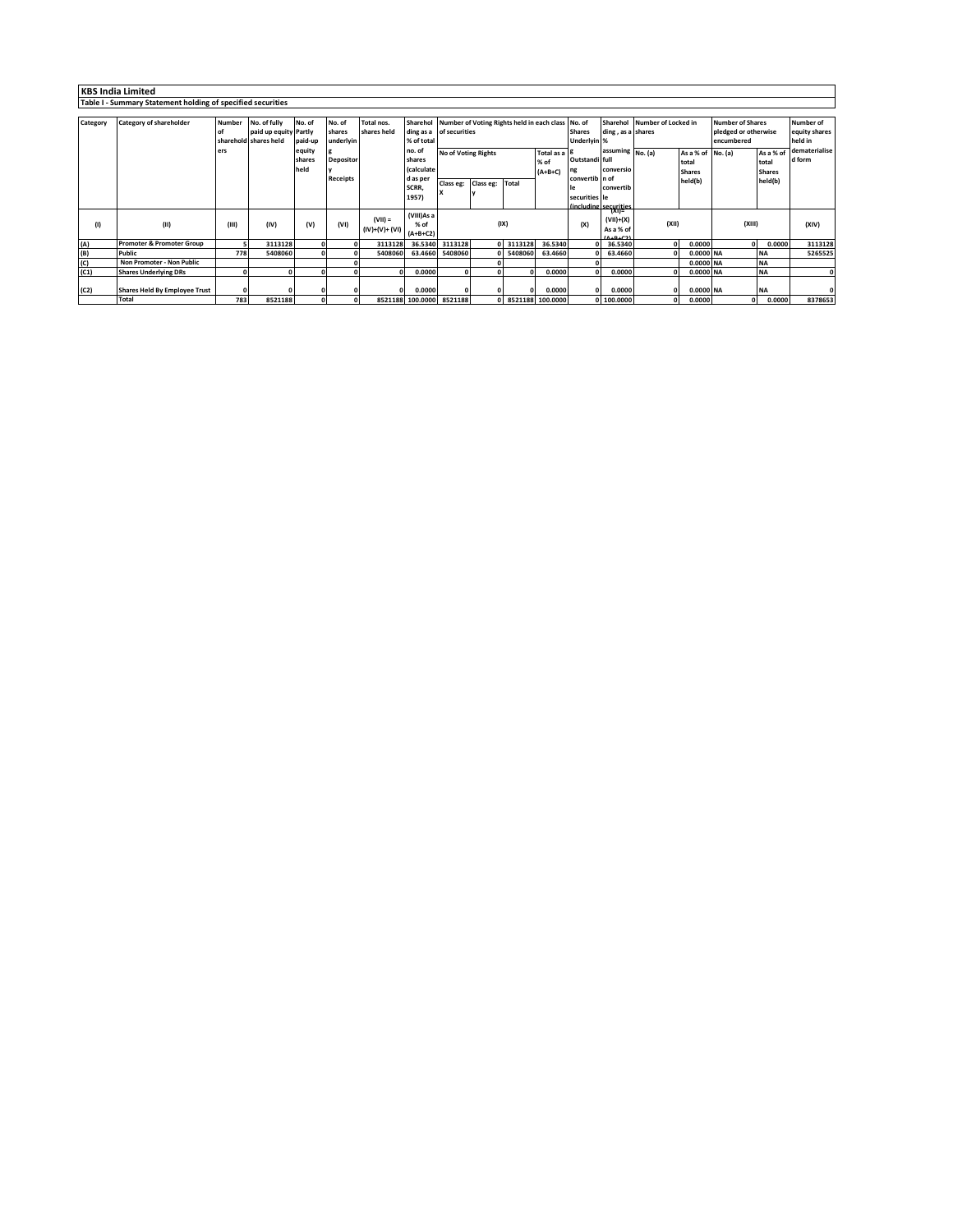## **KBS India Limited Table II - Statement showing shareholding pattern of the Promoter and Promoter Group**

|                   | Category & Name of the                | PAN               | Nos. of             | No. of fully  | Partly       | No. of          | Total nos.      |                         |                     | Sharehol Number of Voting Rights held in each class No. of |                   |               |               | Sharehol<br>Number of Locked in |              |                        | <b>Number of Shares</b> |                        | Number of     |
|-------------------|---------------------------------------|-------------------|---------------------|---------------|--------------|-----------------|-----------------|-------------------------|---------------------|------------------------------------------------------------|-------------------|---------------|---------------|---------------------------------|--------------|------------------------|-------------------------|------------------------|---------------|
|                   | shareholders                          |                   | sharehol            | paid up       | paid-up      | shares          | shares held     | ding %                  | of securities       |                                                            |                   | <b>Shares</b> | ding, as      | shares                          |              | pledged or otherwise   |                         | equity shares          |               |
|                   |                                       |                   | ders                | equity shares | equity       | underlyin       |                 | calculate               |                     |                                                            |                   |               | Underlyin a % |                                 |              |                        | encumbered              |                        | held in       |
|                   |                                       |                   |                     | held          | shares       |                 |                 | d as per                | No of Voting Rights |                                                            |                   | Total as a    |               | assuming No. (a)                |              | As a % of No. (a)      |                         | As a % of              | dematerialise |
|                   |                                       |                   |                     |               | held         | <b>Deposito</b> |                 | SCRR,                   |                     |                                                            |                   | $%$ of        | Outstand full |                                 |              | total<br><b>Shares</b> |                         | total<br><b>Shares</b> | d form        |
|                   |                                       |                   |                     |               |              | rv              |                 | 1957 As a               |                     |                                                            |                   | $(A+B+C)$     | ing           | conversio                       |              |                        |                         |                        |               |
|                   |                                       |                   |                     |               |              | <b>Receipts</b> |                 | % of                    |                     |                                                            |                   |               |               | convertib in of                 |              | held(b)                |                         | held(b)                |               |
|                   |                                       |                   |                     |               |              |                 |                 | $(A+B+C2)$              | Class eg:           | Class eg:                                                  | Total             |               | le            | convertib                       |              |                        |                         |                        |               |
|                   |                                       |                   |                     |               |              |                 |                 |                         |                     |                                                            |                   |               | securities le |                                 |              |                        |                         |                        |               |
|                   |                                       |                   |                     |               |              |                 |                 |                         |                     |                                                            |                   |               |               | (including securities           |              |                        |                         |                        |               |
|                   |                                       |                   |                     |               |              |                 |                 | (VIII) As a             |                     |                                                            |                   |               |               | $(X) =$                         |              |                        |                         |                        |               |
|                   | (1)                                   | (11)              | (III)               | (IV)          | (V)          | (VI)            | $(VII) =$       | % of                    |                     |                                                            | (IX)              |               | (X)           | $(VII)+(X)$                     | (XII)        |                        | (X  )                   |                        | (XIV)         |
|                   |                                       |                   |                     |               |              |                 | $(IV)+(V)+(VI)$ | $(A+B+C2)$              |                     |                                                            |                   |               |               | As a % of<br><b>A+B+C21</b>     |              |                        |                         |                        |               |
|                   | Indian                                |                   |                     |               |              |                 |                 |                         |                     |                                                            |                   |               |               |                                 |              |                        |                         |                        |               |
|                   | Individuals / Hindu Undivided         |                   |                     |               |              |                 |                 |                         |                     |                                                            |                   |               |               |                                 |              |                        |                         |                        |               |
| (a)               | Family                                |                   |                     | 3113128       |              | $\sqrt{2}$      | 3113128         |                         | 36.5340 3113128     |                                                            | 3113128           | 36.5340       | ΩI            | 36.5340                         | $\Omega$     | 0.0000                 | $\sqrt{2}$              | 0.0000                 | 3113128       |
|                   | <b>Tushar Suresh Shah</b>             | AABPS6518C        |                     | 2209688       |              | $\Omega$        | 2209688         | 25.9317                 | 2209688             |                                                            | 2209688           | 25.9317       |               | 25,9317                         |              | 0.0000                 |                         | 0.0000                 | 2209688       |
|                   | Madhu Suresh Shah                     | <b>BRNPS2685C</b> |                     | 881220        |              | $\Omega$        | 881220          | 10.3415                 | 881220              |                                                            | 88122             | 10.3415       |               | 10.3415                         |              | 0.0000                 |                         | 0.0000                 | 881220        |
|                   | Tanya Tushar Shah                     | DONPS0249H        |                     | 20000         |              |                 | 20000           | 0.2347                  | 20000               |                                                            | 20000             | 0.2347        |               | 0.2347                          |              | 0.0000                 |                         | 0.0000                 | 20000         |
|                   | Namita Tushar Shah                    | AXSPS3192C        |                     | 1120          |              | $\Omega$        | 1120            | 0.0131                  | 1120                |                                                            | 1120              | 0.0131        |               | 0.0131                          |              | 0.0000                 |                         | 0.0000                 | 1120          |
|                   | Tanay Tushar Shah                     | CIOPS3101C        |                     | 1100          |              | $\Omega$        | 1100            | 0.0129                  | 1100                |                                                            | 1100              | 0.0129        |               | 0.0129                          |              | 0.0000                 |                         | 0.0000                 | 1100          |
|                   | <b>Central Government / State</b>     |                   |                     |               |              |                 |                 |                         |                     |                                                            |                   |               |               |                                 |              |                        |                         |                        |               |
|                   | Government(s)                         |                   |                     |               |              |                 | $\mathbf{o}$    | 0.0000                  |                     |                                                            | $\Omega$          | 0.0000        | $\Omega$      | 0.0000                          | $\mathbf{0}$ | 0.0000                 | $\Omega$                | 0.0000                 | $\Omega$      |
| (b)<br>(c)<br>(d) | <b>Financial Institutions / Banks</b> |                   | $\sqrt{2}$          | $\sqrt{2}$    | $\mathbf{a}$ | $\Omega$        | $\Omega$        | 0.0000                  |                     |                                                            |                   | 0.0000        |               | 0.0000                          |              | 0.0000                 |                         | 0.0000                 | $\sqrt{2}$    |
|                   | Any Other (Specify)                   |                   | $\sqrt{2}$          |               | $\Omega$     | $\sqrt{2}$      | $\sqrt{2}$      | 0.0000                  |                     |                                                            |                   | 0.0000        |               | 0.0000                          |              | 0.0000                 |                         | 0.0000                 | $\mathbf{a}$  |
|                   | Sub Total (A)(1)                      |                   | $\bar{\phantom{a}}$ | 3113128       | $\Omega$     | $\sqrt{2}$      | 3113128         |                         | 36.5340 3113128     |                                                            | 3113128           | 36.5340       |               | 36.5340                         |              | 0.0000                 |                         | 0.0000                 | 3113128       |
|                   | Foreign                               |                   |                     |               |              |                 |                 |                         |                     |                                                            |                   |               |               |                                 |              |                        |                         |                        |               |
|                   | <b>Individuals (Non-Resident</b>      |                   |                     |               |              |                 |                 |                         |                     |                                                            |                   |               |               |                                 |              |                        |                         |                        |               |
|                   | Individuals / Foreign                 |                   |                     |               |              |                 |                 |                         |                     |                                                            |                   |               |               |                                 |              |                        |                         |                        |               |
|                   | Individuals)                          |                   | $\Omega$            |               | O            | 0               | $\Omega$        | 0.0000                  | n                   |                                                            | $\Omega$          | 0.0000        | $\Omega$      | 0.0000                          | $\Omega$     | 0.0000                 | n                       | 0.0000                 |               |
| $(a)$<br>$(b)$    | Government                            |                   | $\mathbf{a}$        |               |              |                 | $\Omega$        | 0.0000                  | n                   |                                                            | n                 | 0.0000        | $\mathbf{a}$  | 0.0000                          | $\mathbf{r}$ | 0.0000                 |                         | 0.0000                 | $\mathbf{a}$  |
| (c)               | <b>Institutions</b>                   |                   | $\sqrt{2}$          |               |              |                 | $\Omega$        | 0.0000                  |                     |                                                            |                   | 0.0000        |               | 0.0000                          |              | 0.0000                 |                         | 0.0000                 | $\mathbf{a}$  |
| (d)               | <b>Foreign Portfolio Investor</b>     |                   |                     |               |              |                 |                 | 0.0000                  |                     |                                                            |                   | 0.0000        |               | 0.0000                          |              | 0.0000                 |                         | 0.0000                 | $\sqrt{2}$    |
| (e)               | <b>Any Other (Specify)</b>            |                   |                     |               |              |                 |                 | 0.0000                  |                     |                                                            |                   | 0.0000        |               | 0.0000                          |              | 0.0000                 |                         | 0.0000                 | n             |
|                   | Sub Total (A)(2)                      |                   |                     | $\sqrt{2}$    |              | $\sqrt{2}$      | $\Omega$        | 0.0000                  |                     |                                                            |                   | 0.0000        |               | 0.0000                          |              | 0.0000                 |                         | 0.0000                 |               |
|                   | <b>Total Shareholding Of Promoter</b> |                   |                     |               |              |                 |                 |                         |                     |                                                            |                   |               |               |                                 |              |                        |                         |                        |               |
|                   | And Promoter Group (A)=               |                   |                     |               |              |                 |                 |                         |                     |                                                            |                   |               |               |                                 |              |                        |                         |                        |               |
|                   | $(A)(1)+(A)(2)$                       |                   |                     | 3113128       | $\Omega$     | $\Omega$        |                 | 3113128 36.5340 3113128 |                     |                                                            | 0 3113128 36.5340 |               | ΩL            | 36.5340                         | $\Omega$     | 0.0000                 | $\Omega$                | 0.0000                 | 3113128       |

**Details of Shares which remain unclaimed may be given hear along with details such as number of shareholders, outstanding shares held in demat/unclaimed suspense account, voting rights which are frozen etc.**

Note:<br>(1) PAN would not be displayed on website of Stock Exchange(s)<br>(2) The term 'Encumbrance' has the same meaning as assigned under regulation 28(3) of SEBI (Substantial Acquisition of Shares and Takeovers) Regulations,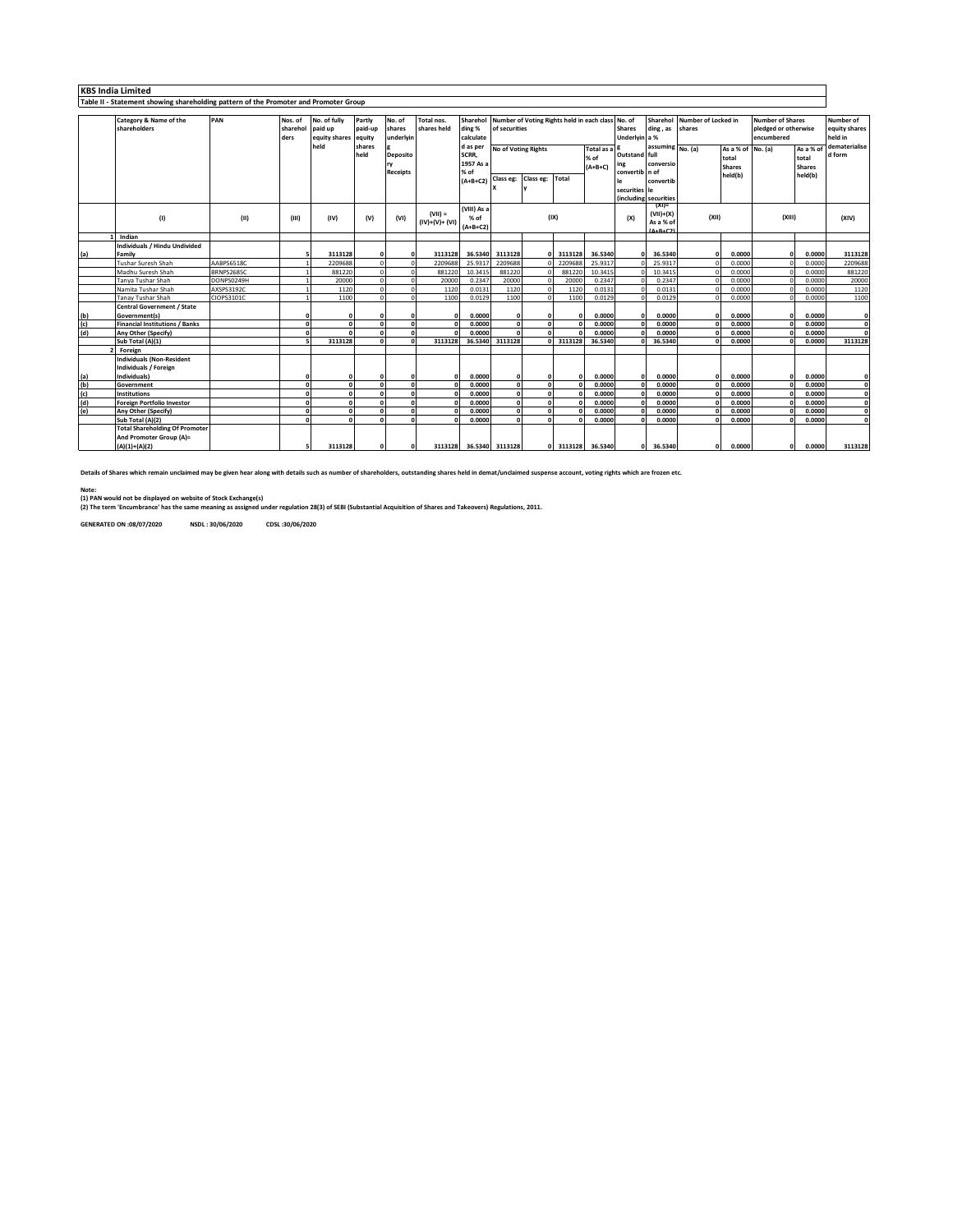|                             | <b>KBS India Limited</b>                                                     |            |                     |                         |                   |                      |                           |                                                                   |                                                             |                          |                   |                  |                  |                               |                      |                     |                                                 |                        |                            |
|-----------------------------|------------------------------------------------------------------------------|------------|---------------------|-------------------------|-------------------|----------------------|---------------------------|-------------------------------------------------------------------|-------------------------------------------------------------|--------------------------|-------------------|------------------|------------------|-------------------------------|----------------------|---------------------|-------------------------------------------------|------------------------|----------------------------|
|                             | Table III - Statement showing shareholding pattern of the Public shareholder |            |                     |                         |                   |                      |                           |                                                                   |                                                             |                          |                   |                  |                  |                               |                      |                     |                                                 |                        |                            |
|                             | Number of Locked in                                                          |            |                     |                         |                   |                      |                           |                                                                   |                                                             |                          |                   |                  |                  |                               |                      |                     |                                                 |                        |                            |
|                             | Category & Name of the<br>shareholders                                       | PAN        | Nos. of<br>sharehol | No. of fully<br>paid up | Partly<br>paid-up | No. of<br>shares     | Total nos.<br>shares held | Shareholding % calculated as per<br>SCRR, 1957 As a % of (A+B+C2) | Number of Voting Rights held in each class of<br>securities |                          |                   |                  | No. of<br>Shares | Sharehol<br>ding, as a shares |                      |                     | <b>Number of Shares</b><br>pledged or otherwise |                        | Number of<br>equity shares |
|                             |                                                                              |            | ders                | equity shares           | equity            | underlyin            |                           |                                                                   |                                                             |                          |                   |                  | Underlyin        | 1%                            |                      |                     | encumbered                                      |                        | held in                    |
|                             |                                                                              |            |                     | held                    | shares            |                      |                           |                                                                   | <b>No of Voting Rights</b>                                  |                          |                   | Total as a %     |                  | assuming                      | No. (a)              | As a % of           | No. (a)                                         | As a % o               | dematerialise              |
|                             |                                                                              |            |                     |                         | held              | Deposito             |                           |                                                                   |                                                             |                          |                   | of (A+B+C)       | Outstand         | full                          |                      | total               |                                                 | total                  | d form                     |
|                             |                                                                              |            |                     |                         |                   | rv                   |                           |                                                                   |                                                             |                          |                   |                  | ing              | conversio                     |                      | <b>Shares</b>       |                                                 | <b>Shares</b>          |                            |
|                             |                                                                              |            |                     |                         |                   | <b>Receipts</b>      |                           |                                                                   |                                                             | Class eg: Total          |                   |                  | convertib        | n of                          |                      | held(b)             |                                                 | held(b)                |                            |
|                             |                                                                              |            |                     |                         |                   |                      |                           |                                                                   | Class eg:                                                   |                          |                   |                  |                  | convertib                     |                      |                     |                                                 |                        |                            |
|                             |                                                                              |            |                     |                         |                   |                      |                           |                                                                   |                                                             |                          |                   |                  | securitie:       |                               |                      |                     |                                                 |                        |                            |
|                             |                                                                              |            |                     |                         |                   |                      |                           |                                                                   |                                                             |                          |                   |                  | includin         | ecuritie<br>(XI)              |                      |                     |                                                 |                        |                            |
|                             |                                                                              |            |                     |                         |                   |                      | $(VII) =$                 |                                                                   |                                                             |                          |                   |                  |                  | (VII)+(X)                     | (XII)                |                     |                                                 |                        |                            |
|                             | (1)                                                                          | (11)       | (III)               | (IV)                    | (v)               | (VI)                 | (IV)+(V)+ (VI)            | (VIII) As a % of (A+B+C2)                                         |                                                             |                          | (IX)              |                  | (X)              | As a % of                     |                      |                     | (XIII)                                          |                        | (XIV)                      |
|                             | Institutions                                                                 |            |                     |                         |                   |                      |                           |                                                                   |                                                             |                          |                   |                  |                  |                               |                      |                     |                                                 |                        |                            |
|                             | Mutual Fund                                                                  |            | o                   | $\Omega$                |                   | $\Omega$             |                           | 0.0000                                                            | $\Omega$                                                    | $\Omega$                 |                   | 0.0000           |                  | 0.0000                        | $\Omega$             | 0.0000 NA           |                                                 | <b>NA</b>              |                            |
| (b)                         | <b>Venture Capital Funds</b>                                                 |            | $\Omega$            | $\Omega$                |                   | $\Omega$             | $\Omega$                  | 0.0000                                                            | $\mathbf{o}$                                                | $\Omega$                 |                   | 0.0000           |                  | 0.0000                        | $\Omega$             | 0.0000 NA           |                                                 | <b>NA</b>              | $\mathbf{0}$               |
| (c)                         | Alternate Investment Funds                                                   |            | $\overline{0}$      | $\Omega$                |                   | $\circ$              | ō                         | 0.0000                                                            | $\bullet$                                                   | $\Omega$                 | $\Omega$          | 0.0000           |                  | 0.0000                        | $\Omega$             | 0.0000 NA           |                                                 | <b>NA</b>              | $\circ$                    |
|                             | Foreign Venture Capital                                                      |            |                     |                         |                   |                      |                           |                                                                   |                                                             |                          |                   |                  |                  |                               |                      |                     |                                                 |                        |                            |
| (d)                         | nvestors                                                                     |            |                     |                         |                   |                      |                           | 0.0000                                                            | $\Omega$                                                    |                          |                   | 0.0000           |                  | 0.0000                        |                      | 0.0000              | N <sub>A</sub>                                  | <b>NA</b>              |                            |
| (e)                         | Foreign Portfolio Investor                                                   |            | $\overline{0}$      | ō                       | $\Omega$          | $\overline{0}$       | ō                         | 0.0000                                                            | $\bullet$                                                   | $\overline{0}$           | $\Omega$          | 0.0000           |                  | 0.0000                        | $\overline{0}$       | 0.0000 NA           |                                                 | <b>NA</b>              | $\overline{\phantom{a}}$   |
| (f)                         | <b>Financial Institutions / Banks</b>                                        |            | $\Omega$            | $\Omega$                | $\Omega$          | $\Omega$             | $\mathbf{0}$              | 0.0000                                                            | $\circ$                                                     | $\Omega$                 | $\Omega$          | 0.0000           |                  | 0.0000                        | $\Omega$             | 0.0000 NA           |                                                 | <b>NA</b>              | $\circ$                    |
| $\left( \mathbf{c} \right)$ | Insurance Companies                                                          |            | $\Omega$            | $\mathbf{a}$            |                   | $\mathbf{r}$         | $\bullet$                 | 0.0000                                                            | $\mathbf{o}$                                                | $\overline{a}$           |                   | 0.0000           |                  | 0.0000                        | $\sqrt{2}$           | 0.0000              | <b>NA</b>                                       | <b>NA</b>              | $\mathfrak{a}$             |
|                             | Provident Funds/ Pension Funds                                               |            |                     |                         |                   |                      |                           |                                                                   |                                                             |                          |                   |                  |                  |                               |                      |                     |                                                 |                        |                            |
| (h)<br>(i)                  | Any Other (Specify)                                                          |            | $\overline{0}$      | $\Omega$<br>$\Omega$    | $\sqrt{2}$        | $\circ$              | ō                         | 0.0000<br>0.0000                                                  | $\Omega$<br>ō                                               | $\Omega$                 | $\circ$           | 0.0000<br>0.0000 |                  | 0.0000<br>0.0000              | $\Omega$             | 0.0000<br>0.0000 NA |                                                 | <b>NA</b><br><b>NA</b> | $\mathfrak{a}$<br>$\Omega$ |
|                             | Sub Total (B)(1)                                                             |            | $\Omega$            | $\Omega$                | $\Omega$          | $\circ$              | $\Omega$                  | 0.0000                                                            | $\circ$                                                     | $\Omega$                 | $\Omega$          | 0.0000           |                  | 0.0000                        | $\circ$              | 0.0000              | <b>NA</b>                                       | <b>NA</b>              | $\Omega$                   |
|                             | Central Government/ State                                                    |            |                     |                         |                   |                      |                           |                                                                   |                                                             |                          |                   |                  |                  |                               |                      |                     |                                                 |                        |                            |
|                             | Government(s)/ President of                                                  |            |                     |                         |                   |                      |                           |                                                                   |                                                             |                          |                   |                  |                  |                               |                      |                     |                                                 |                        |                            |
|                             | India                                                                        |            |                     |                         |                   |                      |                           |                                                                   |                                                             |                          |                   |                  |                  |                               |                      |                     |                                                 |                        |                            |
|                             | Sub Total (B)(2)                                                             |            | $\circ$             | $\Omega$                | $\Omega$          | $\Omega$             | $\Omega$                  | 0.0000                                                            | $\Omega$                                                    | $\Omega$                 | $\Omega$          | 0.0000           |                  | 0.0000                        | $\bullet$            | 0.0000 NA           |                                                 | <b>NA</b>              |                            |
|                             | <b>Non-Institutions</b>                                                      |            |                     |                         |                   |                      |                           |                                                                   |                                                             |                          |                   |                  |                  |                               |                      |                     |                                                 |                        |                            |
|                             | Individuals                                                                  |            |                     | $\mathbf{r}$            |                   |                      |                           |                                                                   |                                                             |                          |                   |                  |                  |                               |                      |                     | NΔ                                              | <b>NA</b>              |                            |
|                             | Individual shareholders                                                      |            |                     |                         |                   |                      |                           |                                                                   |                                                             |                          |                   |                  |                  |                               |                      |                     |                                                 |                        |                            |
|                             | holding nominal share capital up<br>to Rs. 2 lakhs.                          |            |                     |                         |                   |                      |                           |                                                                   |                                                             | $\Omega$                 |                   |                  |                  |                               | $\sqrt{2}$           |                     |                                                 |                        |                            |
|                             | i. Individual shareholders                                                   |            | 726                 | 846563                  |                   |                      | 846563                    | 9.9348                                                            | 846563                                                      |                          | 846563            | 9.9348           |                  | 9.9348                        |                      | 0.0000 NA           |                                                 | <b>NA</b>              | 729128                     |
|                             | holding nominal share capital in                                             |            |                     |                         |                   |                      |                           |                                                                   |                                                             |                          |                   |                  |                  |                               |                      |                     |                                                 |                        |                            |
|                             | excess of Rs. 2 lakhs.                                                       |            | 21                  | 4134659                 |                   |                      | 4134659                   | 48.5221                                                           | 4134659                                                     | $\Omega$                 | 4134659           | 48.5221          |                  | 48.522                        |                      | 0.0000 NA           |                                                 | <b>NA</b>              | 4109659                    |
|                             | Jeet Ketan Shah                                                              | BOKPS8623A |                     | 596460                  |                   | $\circ$              | 596460                    | 6.9997                                                            | 596460                                                      | $\Omega$                 | 596460            | 6.9997           | $\Omega$         | 6.9997                        | $\Omega$             | 0.0000              | <b>NA</b>                                       | <b>NA</b>              | 596460                     |
|                             | Jignesh Suresh Kanakia                                                       | AGOPK7296. |                     | 122544                  |                   | $\Omega$             | 122544                    | 1,4381                                                            | 122544                                                      |                          | 122544            | 1.438            |                  | 1,438                         |                      | 0.0000              | <b>NA</b>                                       | NA                     | 122544                     |
|                             | Kalavati Suresh Kanakia                                                      | AAHPK3948A |                     | 395779                  |                   |                      | 395779                    | 4.6446                                                            | 395779                                                      |                          | 395779            | 4.6446           |                  | 4,6446                        |                      | 0.0000              | NΔ                                              | <b>NA</b>              | 395779                     |
|                             | Ketan Babulal Shah                                                           | AAFPS0285A |                     | 900000                  |                   | $\circ$              | 90000                     | 10.5619                                                           | 900000                                                      | $\Omega$                 | 90000             | 10.5619          |                  | 10.561                        | $\theta$             | 0.0000              | <b>NA</b>                                       | <b>NA</b>              | 900000                     |
|                             | Sandeep P Shah                                                               | AAEPS0664E |                     | 463972                  | $\Omega$          | $\Omega$             | 46397                     | 5.4449                                                            | 46397                                                       | $\Omega$                 | 46397             | 5.4449           |                  | 5.4449                        | $\Omega$             | 0.0000              | <b>NA</b>                                       | <b>NA</b>              | 46397                      |
|                             | Vaishali Jignesh Kanakia<br>Yogesh H Chandawala                              | AGPPK1927K |                     | 157416<br>1047769       |                   |                      | 157416<br>1047769         | 1.847<br>12.2960                                                  | 157416<br>1047769                                           | $\overline{0}$           | 157416<br>1047769 | 1.847<br>12,2960 |                  | 1.847<br>12.296               | $\Omega$             | 0.0000<br>0.0000    | NΔ<br><b>NA</b>                                 | <b>NA</b><br><b>NA</b> | 157416                     |
|                             | <b>NBFCs registered with RBI</b>                                             | AEBPC9469A | $\Omega$            | $\sqrt{2}$              | $\mathbf{a}$      | $\circ$<br>$\Omega$  | $\Omega$                  | 0.0000                                                            |                                                             | $\circ$<br>$\Omega$      |                   | 0.0000           |                  | 0.0000                        | $\Omega$             | 0.0000 NA           |                                                 | <b>NA</b>              | 1047769<br>$\epsilon$      |
|                             | <b>Trust Employee</b>                                                        |            | $\Omega$            | $\Omega$                |                   | $\Omega$             | $\Omega$                  | 0.0000                                                            | $\circ$                                                     | $\Omega$                 |                   | 0.0000           |                  | 0.0000                        | $\Omega$             | 0.0000 NA           |                                                 | <b>NA</b>              | $\mathbf{0}$               |
|                             |                                                                              |            |                     |                         |                   |                      |                           |                                                                   |                                                             |                          |                   |                  |                  |                               |                      |                     |                                                 |                        |                            |
|                             | <b>Overseas Depositories (holding</b>                                        |            |                     |                         |                   |                      |                           |                                                                   |                                                             |                          |                   |                  |                  |                               |                      |                     |                                                 |                        |                            |
| (d)                         | DRs) (balancing figure)                                                      |            |                     |                         |                   |                      |                           | 0.0000                                                            |                                                             |                          |                   | 0.0000           |                  | 0.0000                        | $\theta$             | 0.0000 NA           |                                                 | <b>NA</b>              |                            |
| (e)                         | Any Other (Specify)                                                          |            | 31                  | 426838                  | $\mathbf{a}$      | $\mathbf{0}$         | 426838                    | 5.0091                                                            | 426838                                                      | $\sim$                   | 426838            | 5.009            | $\mathbf{r}$     | 5.009                         | $\overline{a}$       | 0.0000              | <b>NA</b>                                       | <b>NA</b>              | 426738                     |
|                             | Hindu Undivided Family                                                       |            | 17                  | 245624                  |                   | $\Omega$             | 245624                    | 2.8825                                                            | 245624                                                      | $\mathfrak{a}$           | 245624            | 2.8825           |                  | 2.8825                        | $\Omega$             | 0.0000              | <b>NA</b>                                       | <b>NA</b>              | 245624                     |
|                             | Manoj Bhimshi Gala                                                           | AAJHM8521K |                     | 186430                  |                   | $\circ$              | 186430                    | 2.1878                                                            | 186430                                                      | $\Omega$                 | 186430            | 2.1878           |                  | 2.187                         |                      | 0.0000              | NA                                              | <b>NA</b>              | 186430                     |
|                             | Non Resident Indians (Repat)                                                 |            |                     | 69875                   | $\sim$            | $\mathbf{0}$         | 69875                     | 0.8200                                                            | 69875                                                       | $\sqrt{2}$               | 69875             | 0.8200           |                  | 0.8200                        | $\overline{a}$       | 0.0000              | <b>NA</b>                                       | <b>NA</b>              | 6987                       |
|                             | <b>Clearing Member</b><br><b>Bodies Corporate</b>                            |            | 12                  | 180<br>111159           | $\Omega$          | $\Omega$<br>$\Omega$ | 180<br>111159             | 0.0021<br>1.3045                                                  | 180<br>111159                                               | $\mathbf{a}$<br>$\Omega$ | 180<br>111159     | 0.0021<br>1.3045 | $\mathbf{r}$     | 0.002<br>1.3045               | $\Omega$<br>$\Omega$ | 0.0000<br>0.0000 NA | <b>NA</b>                                       | <b>NA</b><br><b>NA</b> | 180<br>111059              |
|                             | Sub Total (B)(3)                                                             |            | 778                 | 5408060                 | $\sim$            | $\sim$               | 5408060                   | 63,4660                                                           | 5408060                                                     |                          | 0 5408060         | 63,4660          | $\sim$           | 63,4660                       | $\mathbf{r}$         | 0.0000 NA           |                                                 | <b>NA</b>              | 5265525                    |
|                             | Total Public Shareholding (B)=                                               |            |                     |                         |                   |                      |                           |                                                                   |                                                             |                          |                   |                  |                  |                               |                      |                     |                                                 |                        |                            |
|                             | $B)(1)+(B)(2)+(B)(3)$                                                        |            | 778                 | 5408060                 |                   |                      | 5408060                   | 63,4660                                                           | 5408060                                                     | $\Omega$                 | 5408060           | 63,4660          |                  | 63,4660                       | $\Omega$             | 0.0000 NA           |                                                 | <b>NA</b>              | 5265525                    |

Details of the shareholders acting as persons in Concert including their Shareholders, Max and Ski et als also the shareholders, outstanding shares held in demat/unclaimed suspense account, voting rights which are frozen e

Note:<br>(1) PAN would not be displayed on website of Stock Exchange(s).<br>(2) The above format needs to be disclosed along with the name of following persons:institution/Non Institutions Indiang more than 1% of total number of